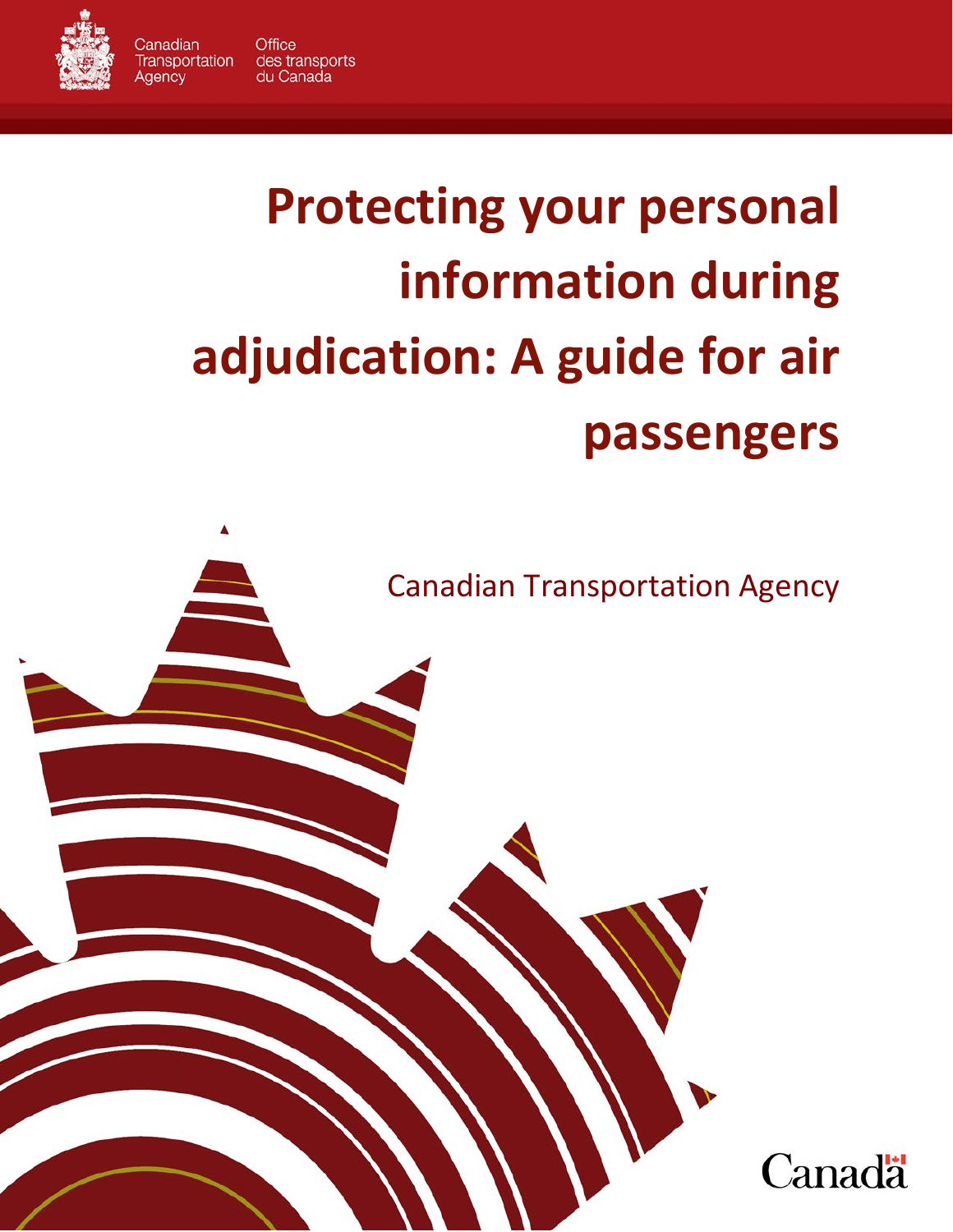## **Table of contents**

| What personal information should I remove? What should I leave in? 6  |  |
|-----------------------------------------------------------------------|--|
| Step-by-step examples of removing information from documents  8       |  |
|                                                                       |  |
|                                                                       |  |
| Checking documents the airline sends for your personal information  9 |  |
|                                                                       |  |
|                                                                       |  |
|                                                                       |  |
|                                                                       |  |
|                                                                       |  |
|                                                                       |  |

<span id="page-1-0"></span>This document and other Canadian Transportation Agency publications are available on our website at [otc-cta.gc.ca.](https://otc-cta.gc.ca/)

© Her Majesty the Queen in Right of Canada, as represented by the Canadian Transportation Agency, 2020

Catalogue No. TT4-75/2022E-PDF

ISBN 978-0-660-42914-4

[Alternate formats](https://otc-cta.gc.ca/eng/publication/protecting-personal-information-during-adjudication-a-guide-air-passengers) are available. Une [version française](https://otc-cta.gc.ca/fra/publication/guide-a-lintention-des-passagers-aeriens-concernant-protection-des-renseignements) est aussi disponible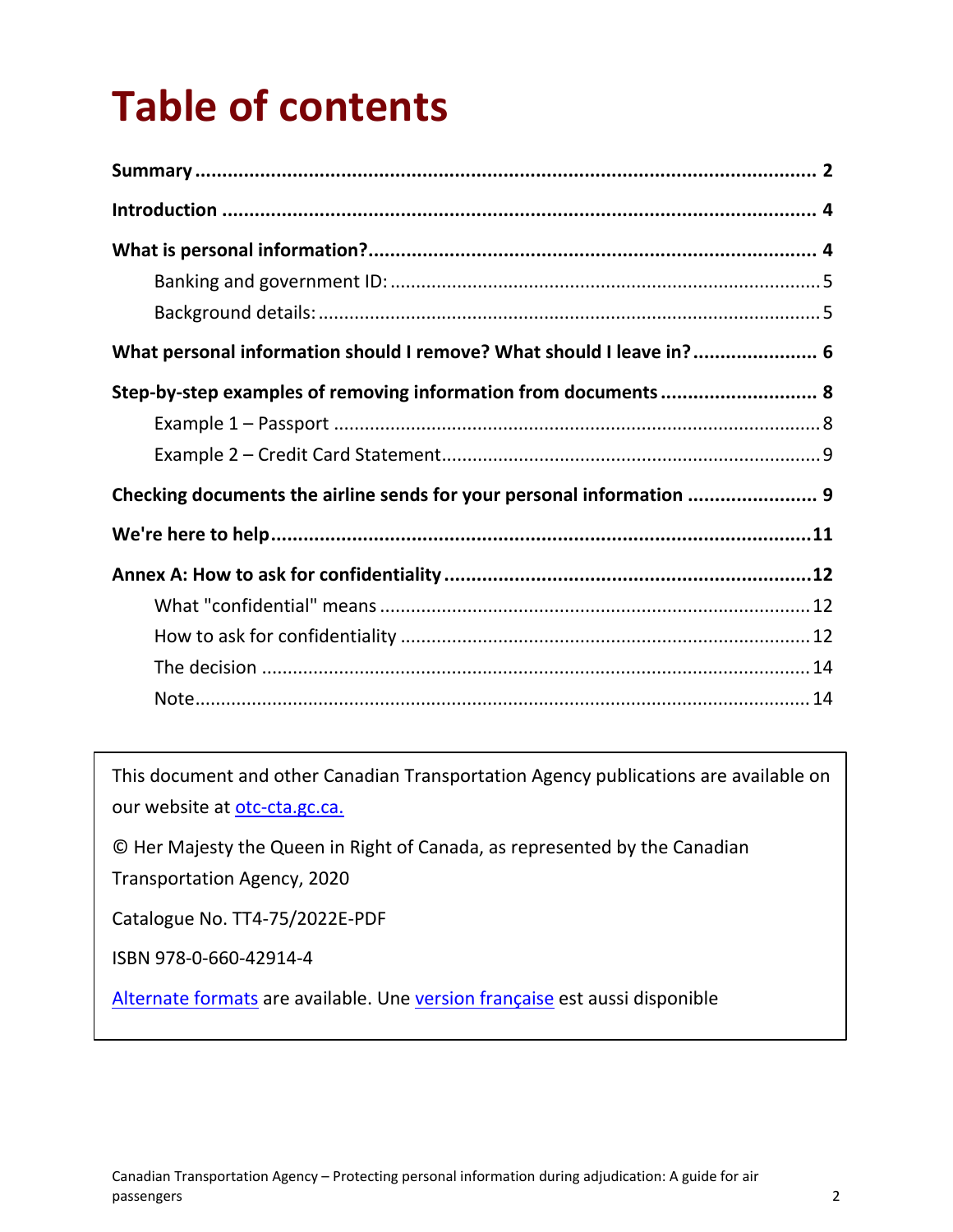## **Summary**

- Air passengers whose complaint against an airline is moving to adjudication are responsible for protecting their personal information. If you don't take steps to do this, **your personal details could become public information.**
- You should always **remove unneeded personal information** from your complaint documents. It's personal if it identifies you as an individual.
- **Leave in** your name, address, phone number, and email. **Take out** any other personal details, unless they are important to your complaint. **Always** take out credit card and bank account numbers!
- You can use editing tools to hide details in electronic documents. First, make a copy of them to work with. For paper documents, cover the details, for example with paper or sticky notes, and make a copy. Never alter your originals.
- If a personal detail is important to your complaint, leave it in, but ask us permission to keep it confidential.
- If the airline sends documents about your complaint, check them for your personal details. If you see any, highlight them for us and ask us to remove them.

#### **Disclaimer**

This is not a legal document. The explanations and definitions in this guide are for general guidance purposes only. Legal requirements and protections concerning personal information are set out in the *[Privacy Act](https://laws-lois.justice.gc.ca/eng/acts/P-21/)* and *[Access to Information Act](https://laws-lois.justice.gc.ca/eng/acts/a-1/)*.

In case of differences between this guide and legislation or regulations, the legislation or regulations prevail.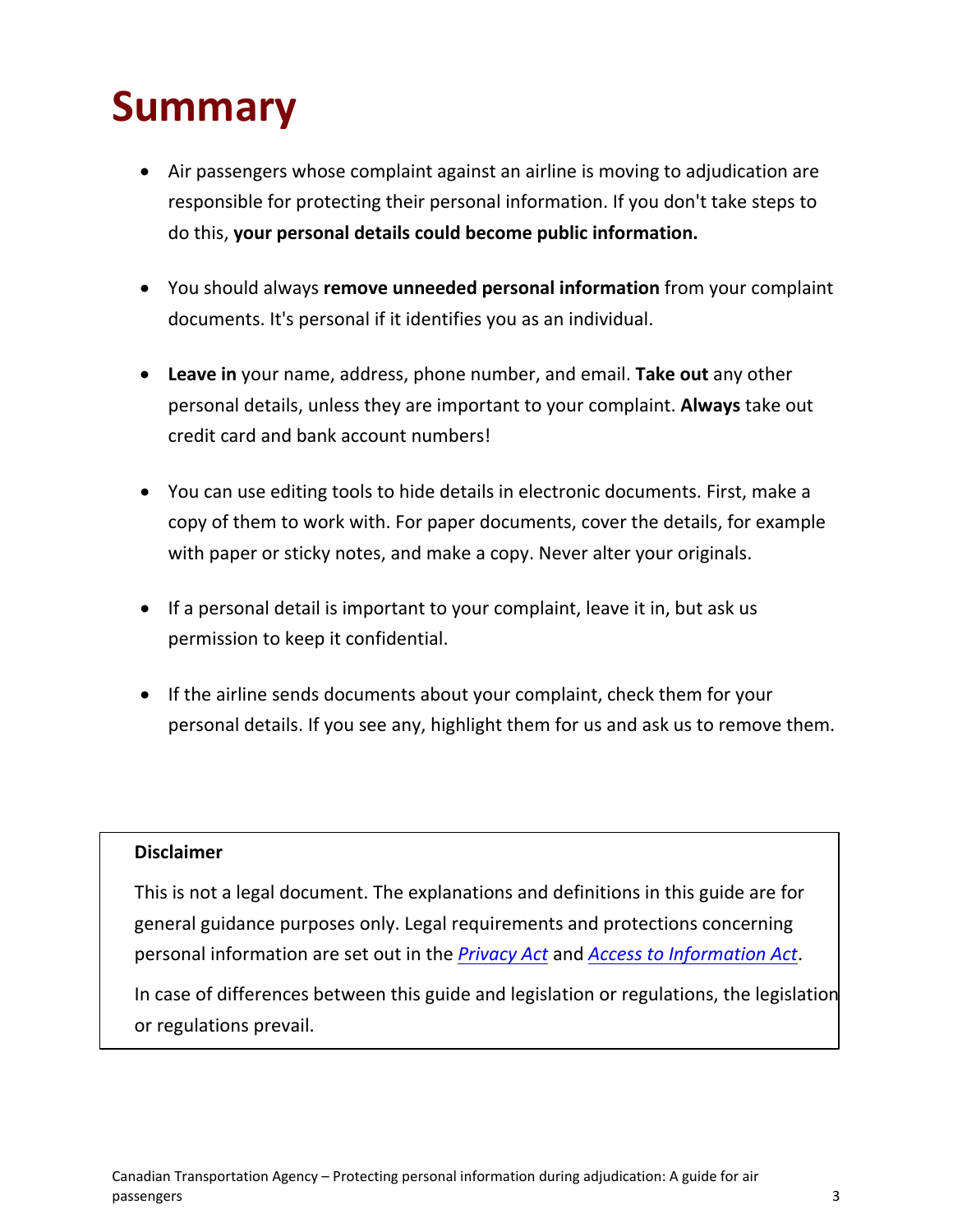## <span id="page-3-0"></span>**Introduction**

This is a guide for people who have complained about an airline, and now the complaint is moving to the adjudication stage. The guide explains how to protect your personal information as you move to, and go through, adjudication.

Going to adjudication is like going to court, except usually you don't appear in person. You give your side of the complaint, and the airline gives its side, in emails and other documents. Anyone can ask to see these emails and documents, just like they could ask to see items from a court case.

This is one way that adjudication is different from other complaint stages. In the other stages, information you give us stays private. But once you move to adjudication, other people could ask to see it -- even if it includes things like your credit card or passport details.

To protect yourself, you should remove personal details from any documents you send us. Or, if you must leave them in, you can ask us to keep them confidential. This guide explains how. It covers:

- What personal information is;
- When and how to remove personal information (with step-by-step examples);
- How to request confidentiality for information you must leave in; and
- Checking documents the airline sends us for **your** personal information.

#### <span id="page-3-1"></span>**Is your complaint about accessibility?**

If your complaint is about air travel accessibility for persons with disabilities, we have specific guides and help on our **Accessible Transportation** page.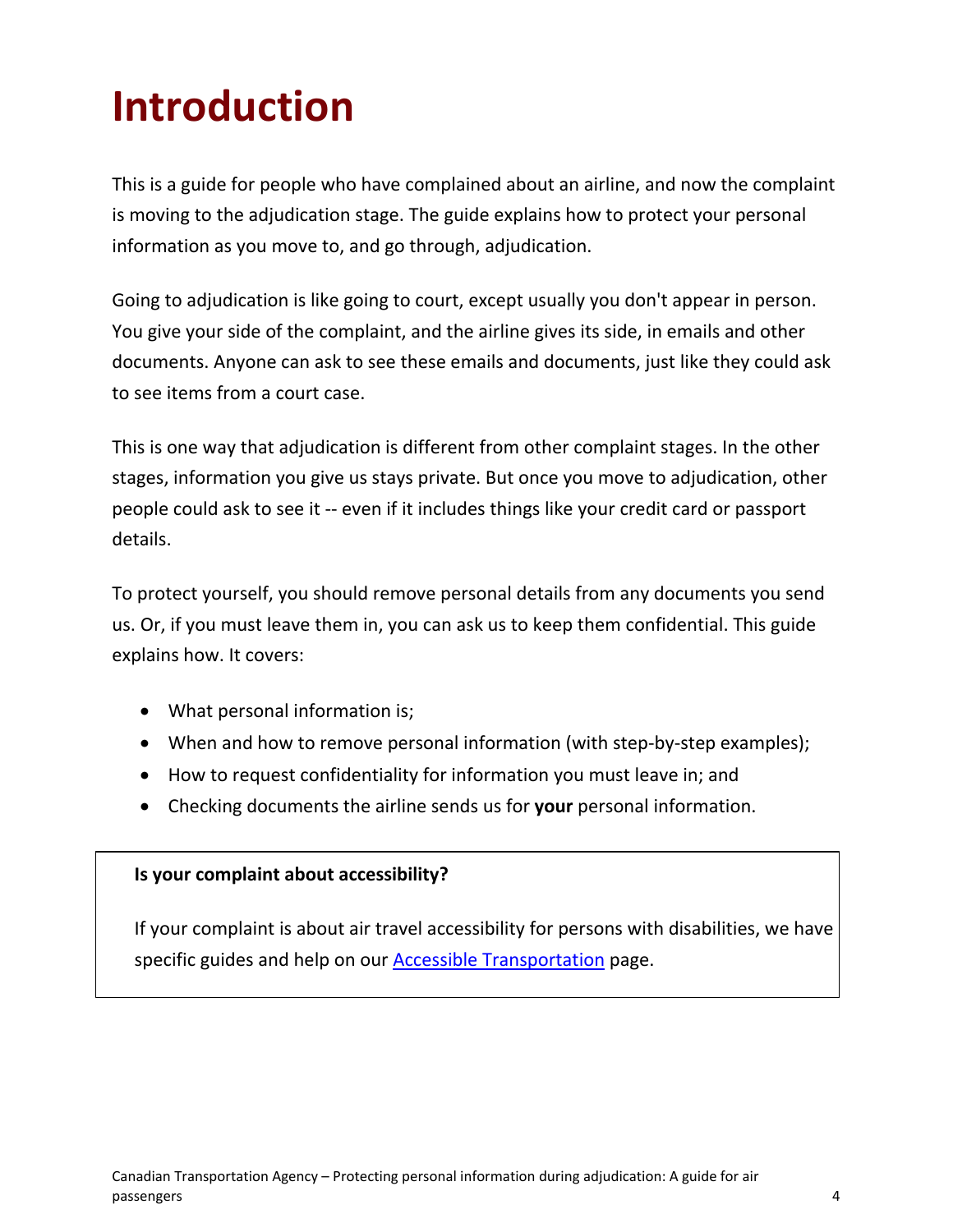## **What is personal information?**

Information is personal if it can identify you as an individual.

Basic personal information includes your name, address, phone number, and email.

Other personal information includes your banking details, government identification (ID) numbers, and details about your background. Examples include:

### <span id="page-4-0"></span>**Banking and government ID:**

- Credit card or bank account number
- Passport number/Permanent resident card number
- Driver's license number
- Health card number
- Social insurance number

#### <span id="page-4-1"></span>**Background details:**

- Age or date of birth
- Medical history or information about your health
- Race or colour
- National or ethnic origin
- Religion
- Marital status
- Education or employment history
- <span id="page-4-2"></span>• Criminal history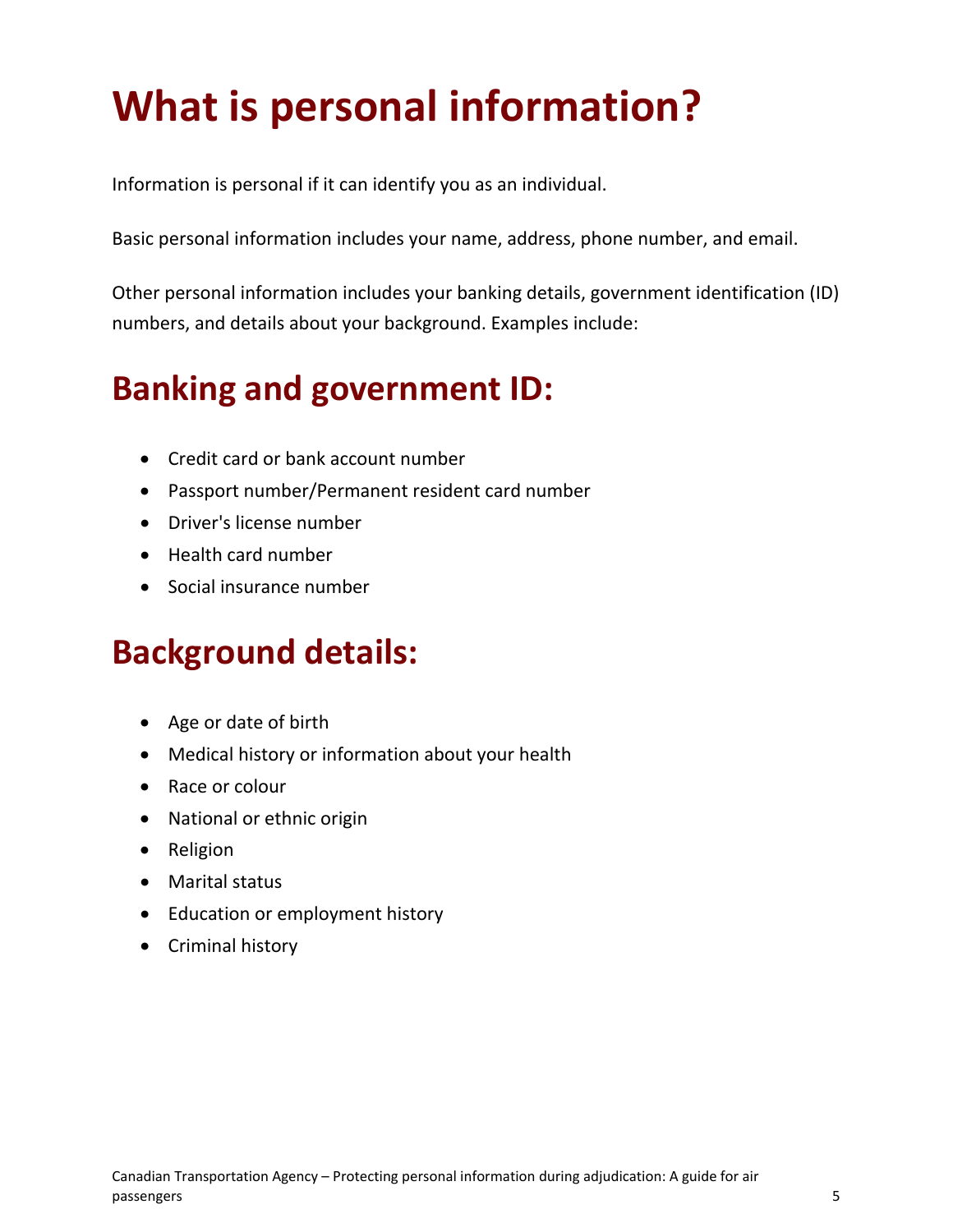## **What personal information should I remove? What should I leave in?**

In order to process your complaint, we require your name, address, phone number, and email. We keep this basic information in our files and share it with the airline. We do not offer it to anyone else, but it is available to the public if someone asks for it.

Other than the basic information, you can (and should!) remove most personal information from your documents. Only leave it in if it's important to your case. You could **ask yourself**:

- Does this information help explain my complaint?
- Would someone need this information to make a decision in my case?

**If the answer is no,** remove the information from your documents before you send it to us. Don't mark or cut your originals – as needed, make a copy and work from that.

For electronic copies, digital photos, and scans, you can use photo editing software or a redaction app to black out or remove the information. There may be free tools online.

For paper documents, you can completely cover the

#### **Keep the original versions**

Keep original paper documents (like passports) safe. For electronic documents (like etickets, booking confirmations, and invoices), save a copy before removing or hiding any information.

words you want to hide using paper or sticky notes (or, on copies only, a black marker or black tape). Then scan or take a picture of the document.

You can send us the electronic copies, scans, screenshots, or photos of your document in many formats. We accept pdf, doc, docx, xls, xlsx, jpg, jpeg, png, gif, and txt. Include the most recent case number we gave you each time you contact us with or about your documents.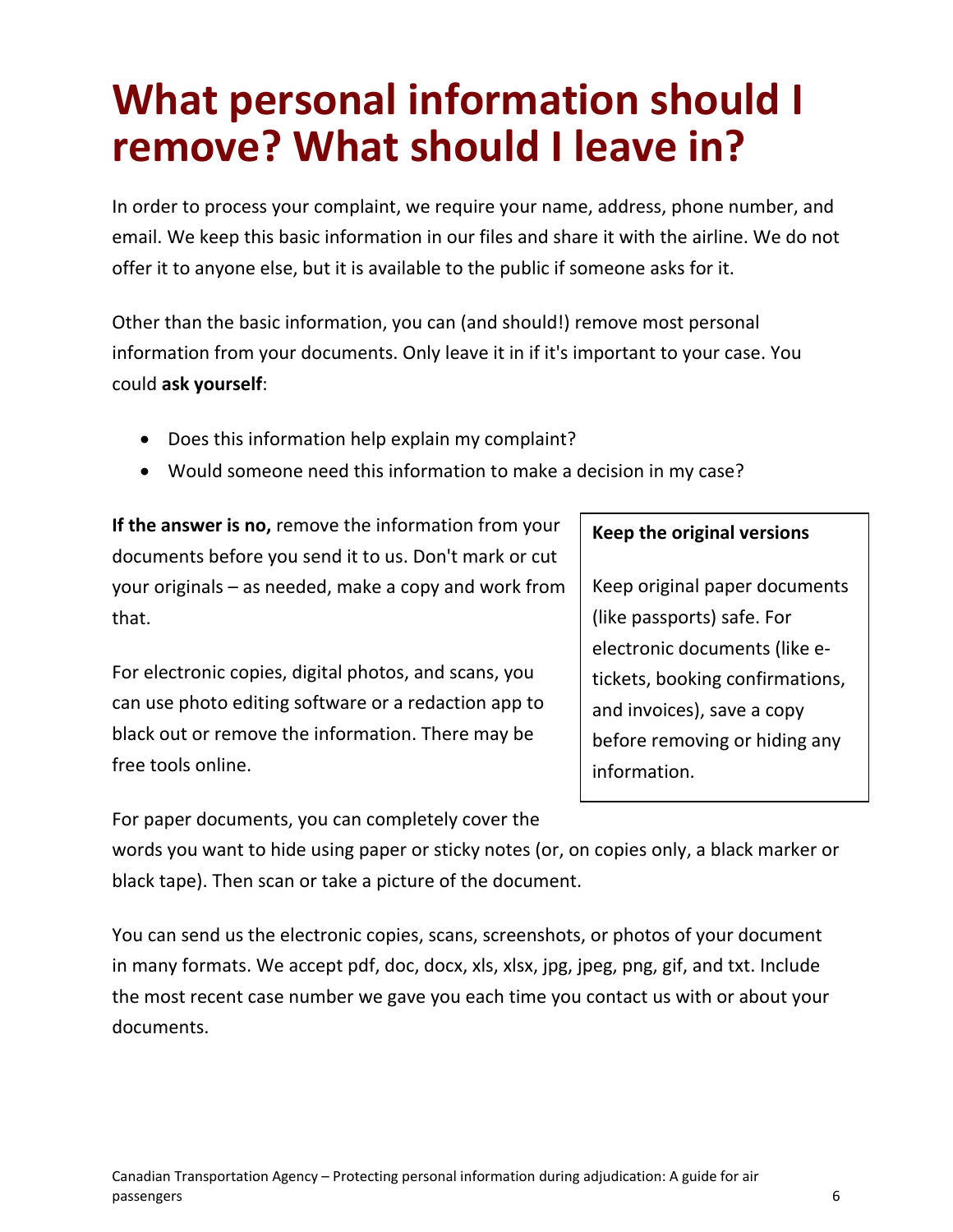**If the answer is yes,** you should leave the information in. However, you can ask us to keep it confidential. Annex A explains how to request confidentiality.

**If you're not sure** whether the personal information is important to your case, it's best to leave it in and ask for confidentiality.

Here is another view of the questions to ask yourself:



<span id="page-6-0"></span>Remember: if you don't take these steps to protect your personal information, it may become public information.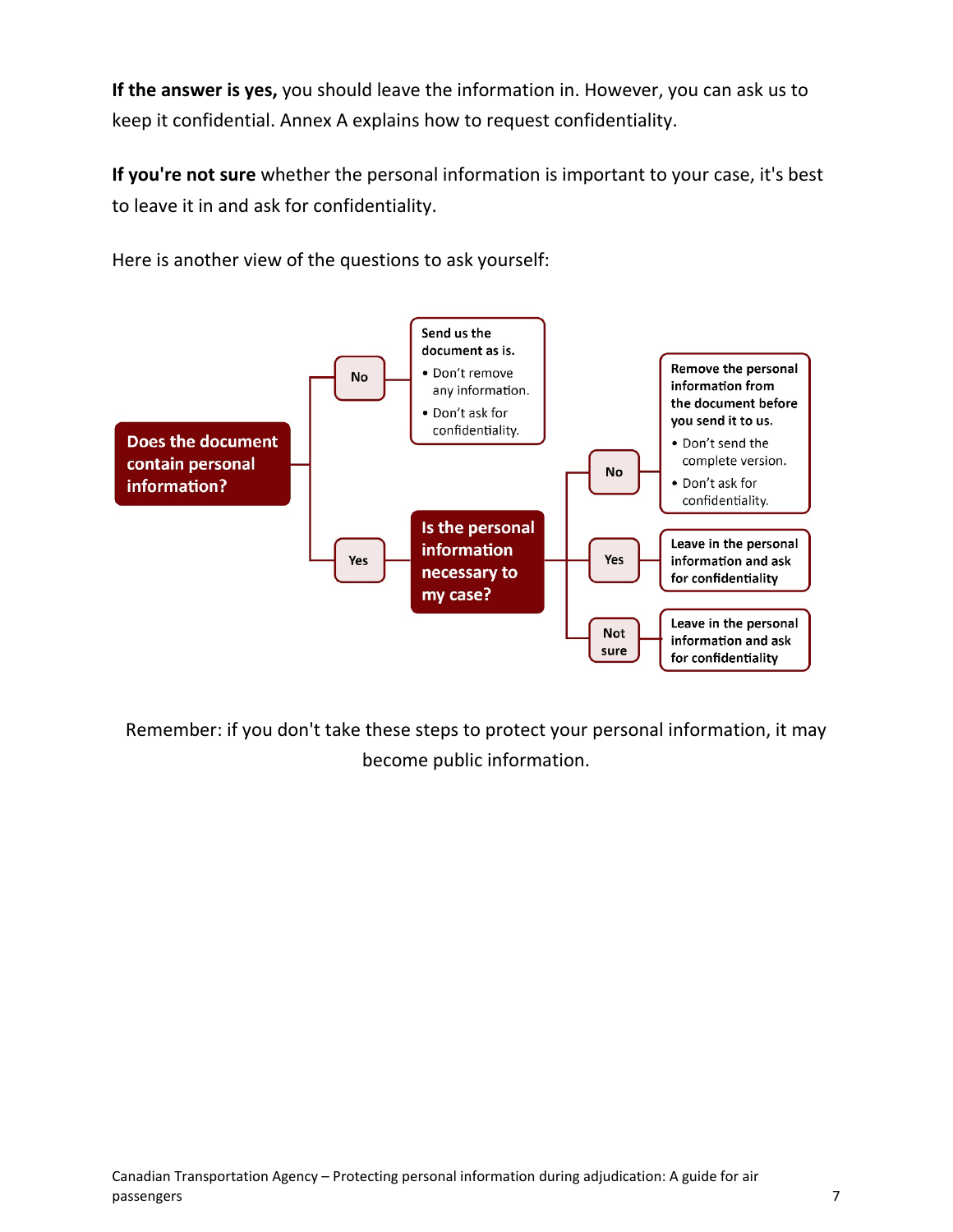## **Step-by-step examples of removing information from documents**

Below are two examples of removing personal information from documents. In each example, a passenger has a complaint about an airline and the complaint is moving to the adjudication stage.

### <span id="page-7-0"></span>**Example 1 – Passport**

The passenger claims the airline didn't let them on the flight because their name was misspelled on the ticket. The passenger wants to send us a copy of their main passport pages to support their complaint.

The passport pages show a lot of personal information. They show the passenger's name, picture, nationality, date of birth, place of birth, sex, and passport number.

The passenger looks at the passport pages to decide what to leave in and what to remove. They decide:

- Their name is basic information. Also, their complaint is about the spelling of the name, which is **important** to the case. They leave the name in.
- Their picture, nationality, date of birth, place of birth, sex, and passport number are **not important** to the case. The passenger removes these parts by covering them with paper and taking a photograph.

The passenger sends us the photo of the passport pages. It shows their name, but not the other personal information.

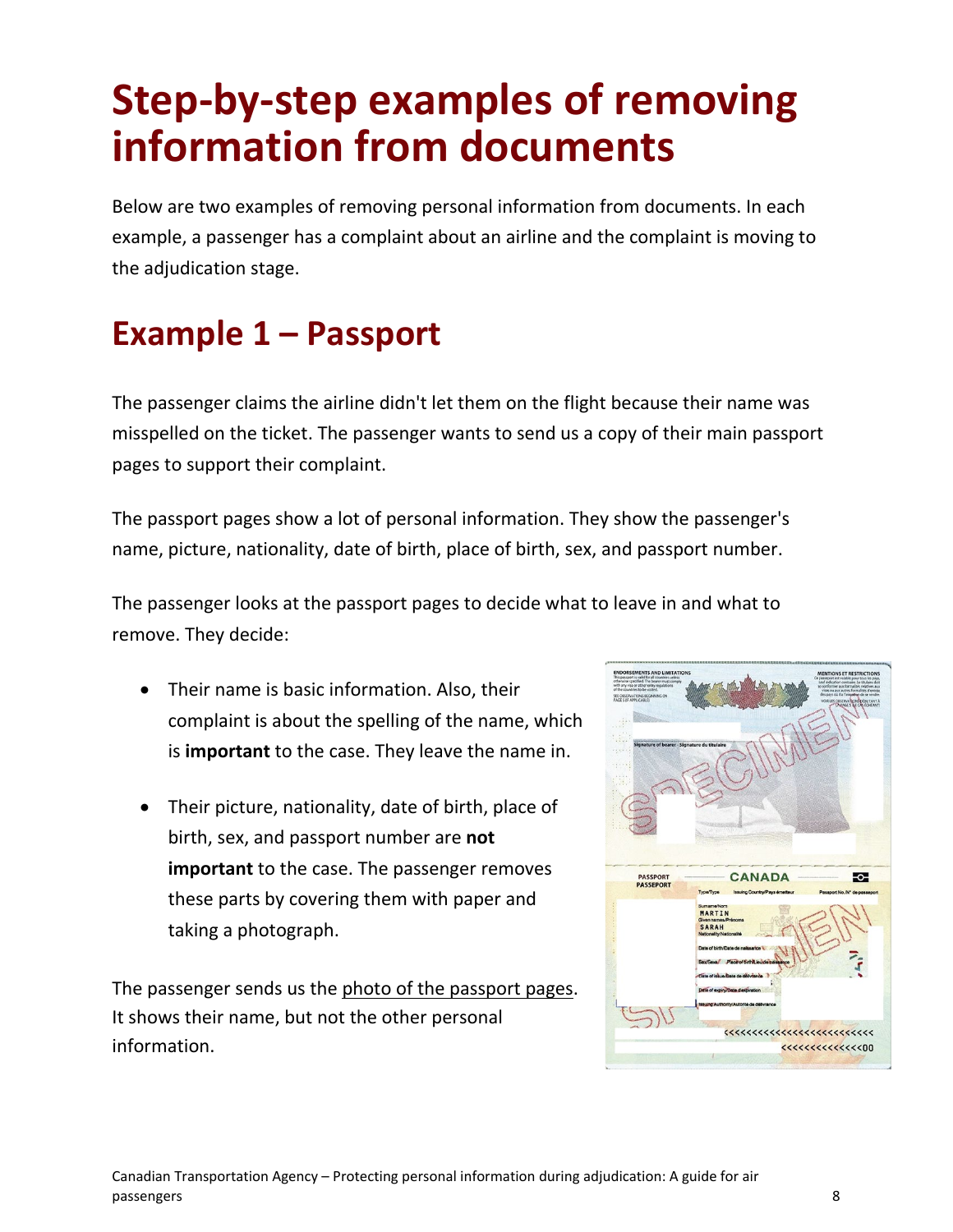### <span id="page-8-0"></span>**Example 2 – Credit Card Statement**

The passenger claims the airline charged them to check a bag that was supposed to be free. The passenger wants to send us a copy of their credit card statement to support their complaint. The statement shows the checked bag payment.

The statement also shows other information. It shows the passenger's name, credit card number, and various things they've bought. It shows their credit limit, how much they paid on their credit card last month, and how much they owe this month.

The passenger looks at the credit card statement to decide what to leave in and what to remove. They decide:

- Their name is basic information. They leave their name in.
- The part of the statement that shows the checked bag payment is **important** to the case. The passenger leaves that part in.
- The passenger's credit card number, past purchases and payments, credit limit, and the total amount they owe this month are **not important** to the case. The passenger removes this information using black marker on a copy of the statement.

The passenger sends us a scan of the credit card statement. It only shows their name and the checked bag payment.

(*Photo of a credit card statement –* TO BE ADDED LATER)

<span id="page-8-1"></span>We never need your credit card or bank account numbers. You should always remove these from documents you send us about your complaint.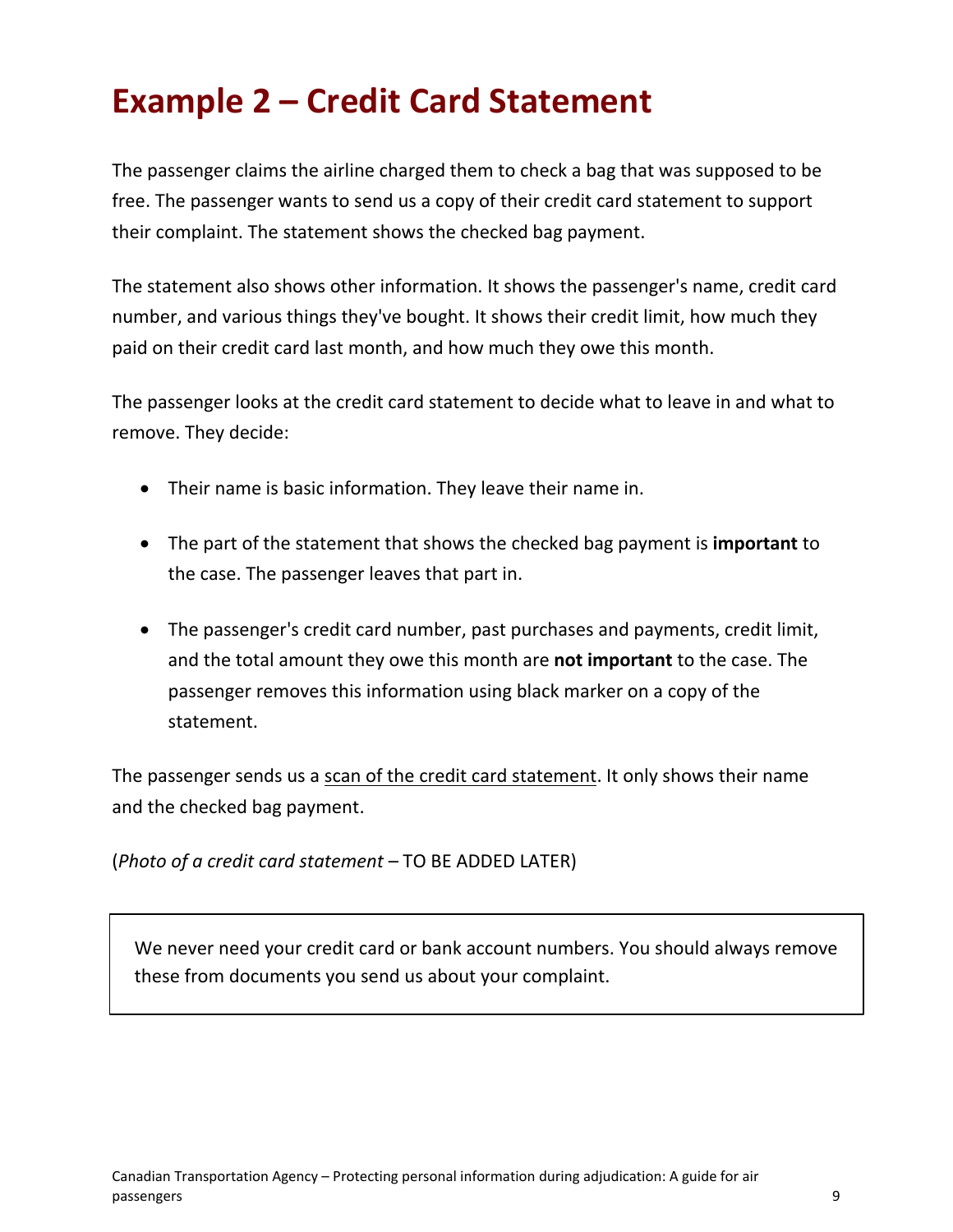## **Checking documents the airline sends for your personal information**

Once you request to move to adjudication and send us the documents that support your complaint, we assess whether to accept your case. If it is accepted, the adjudication begins.

We email you and the airline a letter to let you know the process has started and explain the next steps. The letter also gives you a new case number and explains how to contact us during the adjudication, if you need to. Whenever you contact us, you should include your case number.

At this point, the airline may send us comments and documents about your complaint. This is called their "answer to the complaint", where they give their side of the story. Any time the airline sends a document to us, they must also send it to you. You will have copies of all the information they provide and they will have copies of all the information you provide.

- You should always check documents the airline sends for your personal information.
- If the documents contain your passport number, date of birth, or other personal information that is not important to your case, let us know. You can send us a copy with the personal information highlighted. We will remove it from the documents.

<span id="page-9-0"></span>**You should not remove information from the airline's documents yourself.** Just highlight it on a copy for us, and we will remove it.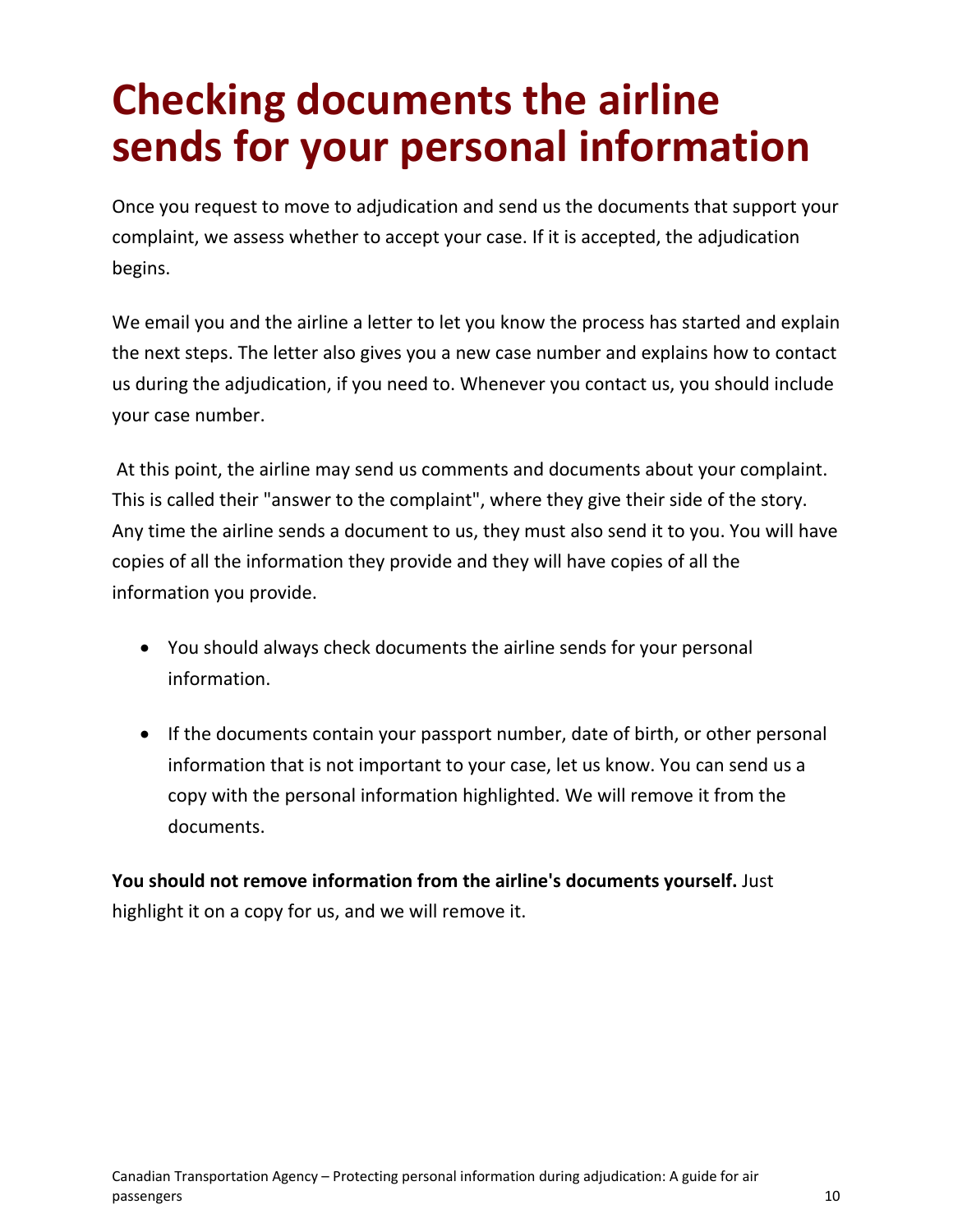## **We're here to help**

If you've read this guide but still have questions, we can help! Contact the person at our agency who has been helping you with your complaint. Include your case number.

To learn about protecting your personal information in other situations, visit this page of [tips.](https://www.priv.gc.ca/en/privacy-topics/information-and-advice-for-individuals/your-privacy-rights/02_05_d_64_tips/)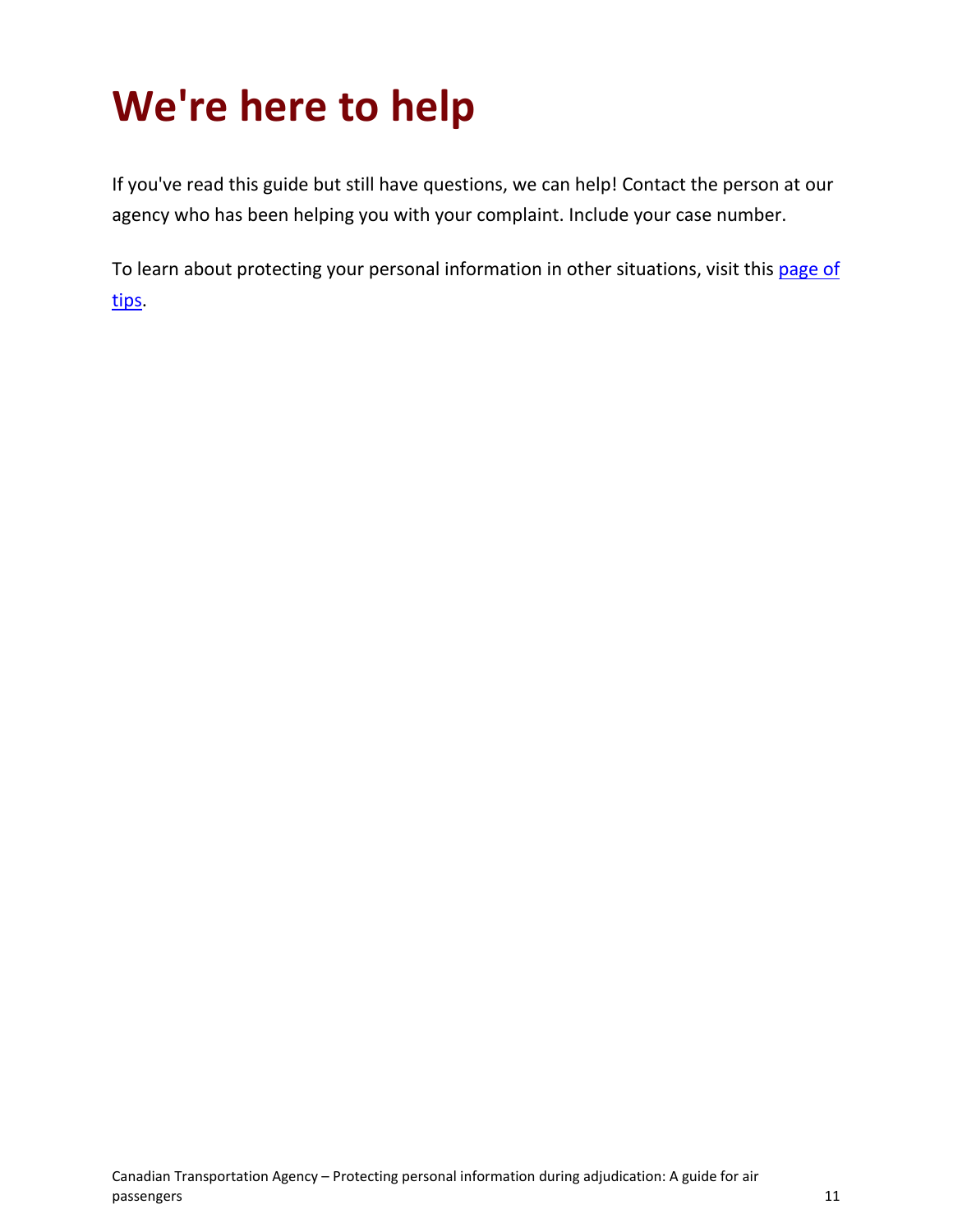## <span id="page-11-0"></span>**Annex A: How to ask for confidentiality**

If you must leave personal information in documents you send us for your complaint, you can ask us not to make it public. This is called asking for confidentiality.

This annex explains:

- what it means for information to be "confidential"
- how to ask for confidentiality
- the different decisions that could be made when you ask us for confidentiality.

<span id="page-11-1"></span>**Always ask for confidentiality for personal information that you must leave in documents.** Otherwise, your personal details will be publicly available.

#### **What "confidential" means**

For air passengers, keeping your information confidential means we see it and the airline sees it, but no one else. (Usually, the airline already has the information, because you provided it when you bought your ticket.)

### <span id="page-11-2"></span>**How to ask for confidentiality**

To ask for confidentiality as your complaint moves to adjudication, take Steps 1 and 2, below. If you ask for confidentiality after your adjudication starts, you must also take Step 3.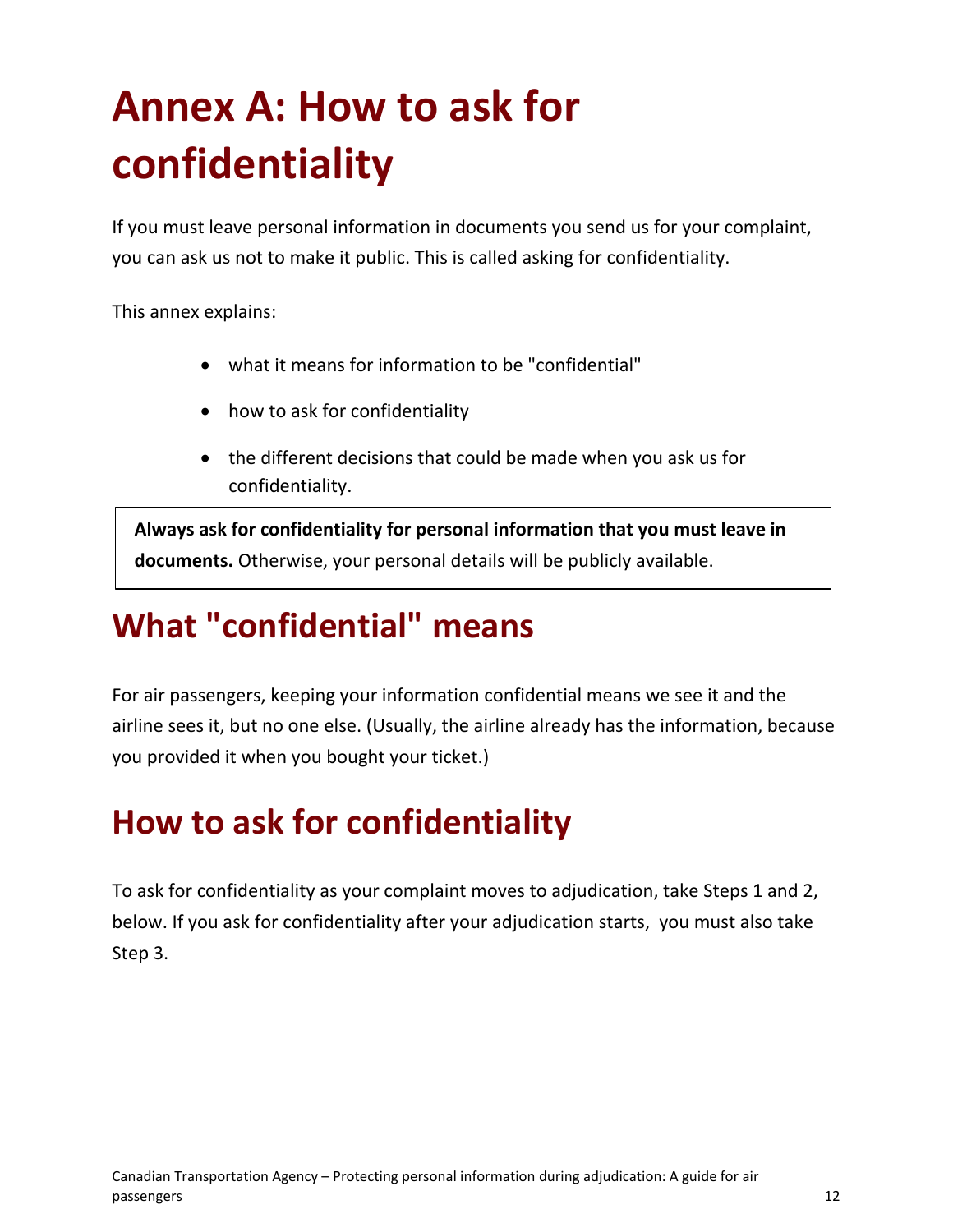#### **Steps 1 and 2**

- 1. Fill out the [form for asking for](https://services2.otc-cta.gc.ca/eng/form/form-17-request-confidentiality) confidentiality (also called Form 17).
	- Clearly say why making the information public would harm you or someone else. Be as specific as you can about why it would be harmful.
- 2. Send us the completed Form 17 and these **two** copies of the document:
	- One copy in which the personal information is **highlighted**. Each page should say "CONTAINS CONFIDENTIAL INFORMATION" at the top, in capital letters.
	- One copy in which the personal information is **blacked out**.

#### **Step 3**

If you ask for confidentiality at any time **after** your adjudication starts, you must take steps 1 and 2 above and step 3 below. You'll know when your adjudication starts, because we send you a letter about it.

- <span id="page-12-0"></span>3. Send a copy of Form 17 and the two copies of your document to the airline.
	- Send them to the airline the same day you send them to us, before 5 PM Eastern Time.
	- Copy us on your email to the airline. Use our contact information from the letter we send you when your adjudication starts. Include the case number from that letter.